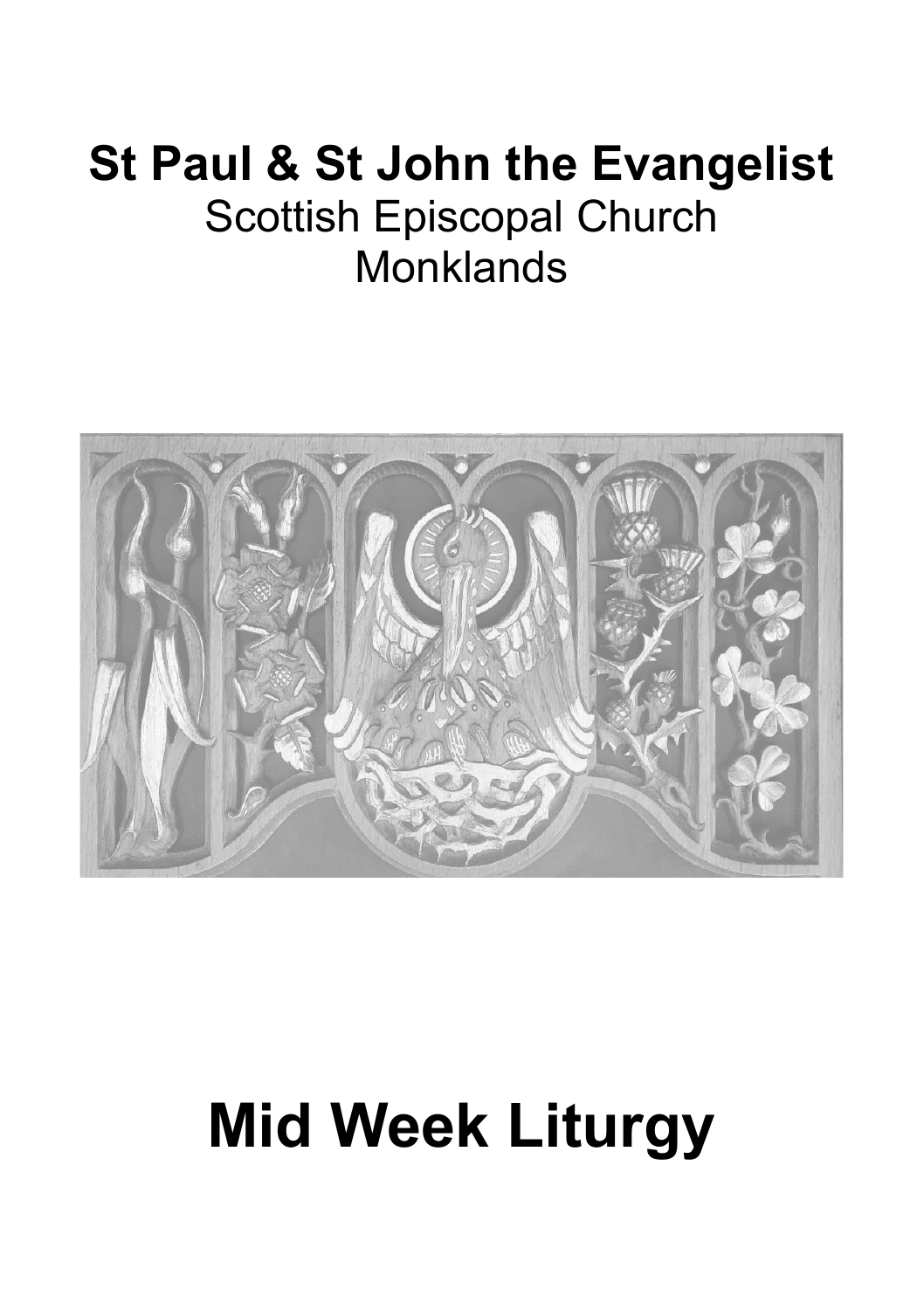# Opening Sentence and Welcome

Grace and peace to you from God our father and the Lord Jesus Christ. *Amen.*

Summary of the Law

Our Lord Jesus Christ said: The first commandment is this: "Hear, O Israel, the Lord our God is the only Lord. You shall love the Lord your God with all your heart, with all your soul, with all your mind and with all your strength." The second is this: "Love your neighbour as yourself." There is no other commandment greater than these.

# *Amen. Lord, heave mercy.*

Confession and Absolution

God is love and we are God's children. There is no room for fear in love. We love because God first loved us. Let us confess our sins in penitence and faith.

*A time of silence.*

*God our Father, we confess to you and to our fellow members in the Body of Christ that we have sinned in thought, word and deed, and in what we have failed to do. We are truly sorry.*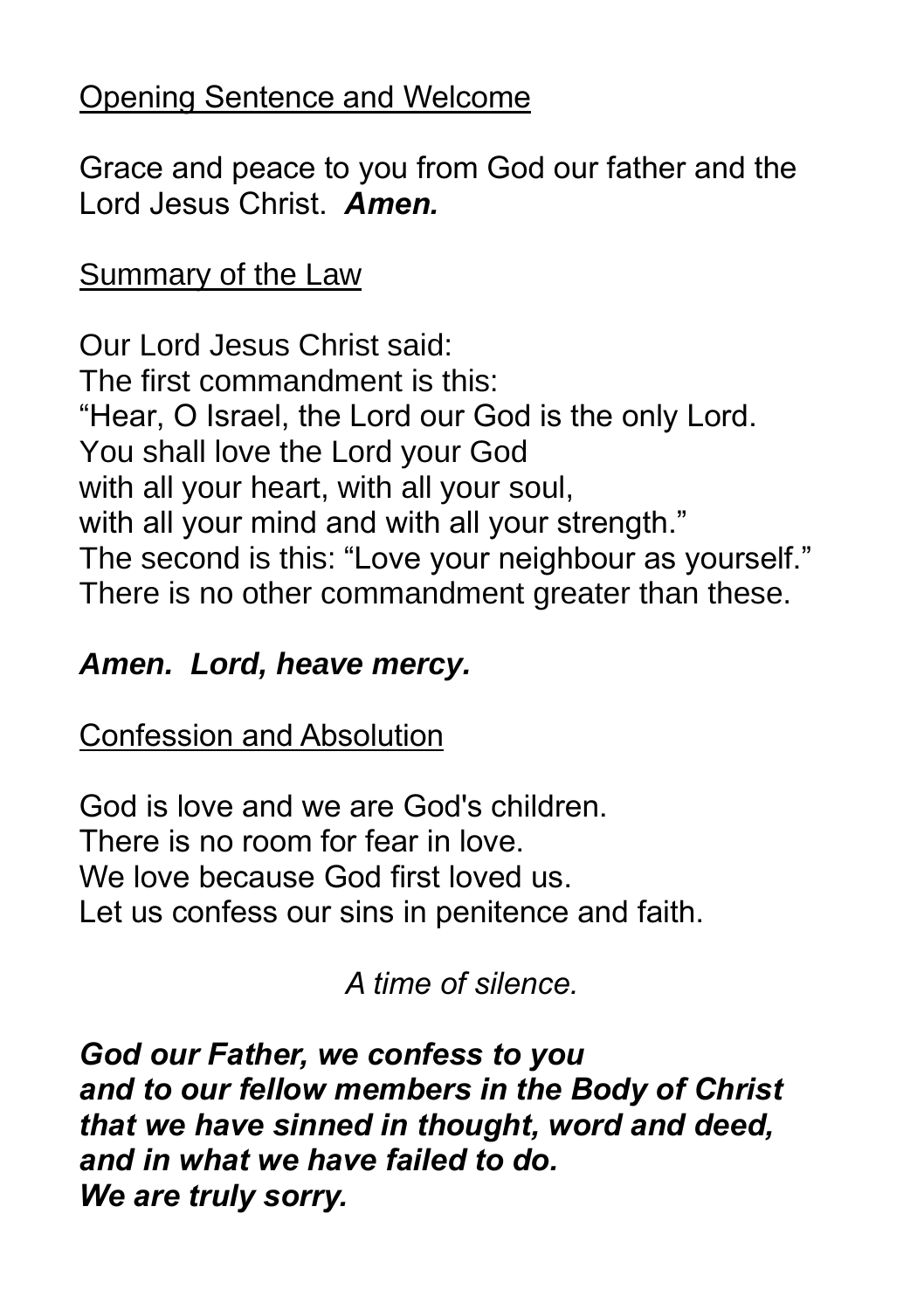*Forgive us our sins, and deliver us from the power of evil, for the sake of your Son who died for us, Jesus Christ, our Lord.*

God, who is both power and love, forgive you and free you from your sins. heal and strengthen you by the Holy Spirit, and raise you to new life in Christ our Lord. *Amen.*

Kyrie

Lord have mercy. *Lord have mercy.* Christ have mercy. *Christ have mercy.* Lord have mercy. *Lord have mercy.*

Collect of the Day

Psalm

**Gospel** 

*When it is announced: Glory to Christ our Saviour. At end:* Give thanks to the Lord for his glorious Gospel. *Praise to Christ our Lord.*

Reading from Celebrating the Seasons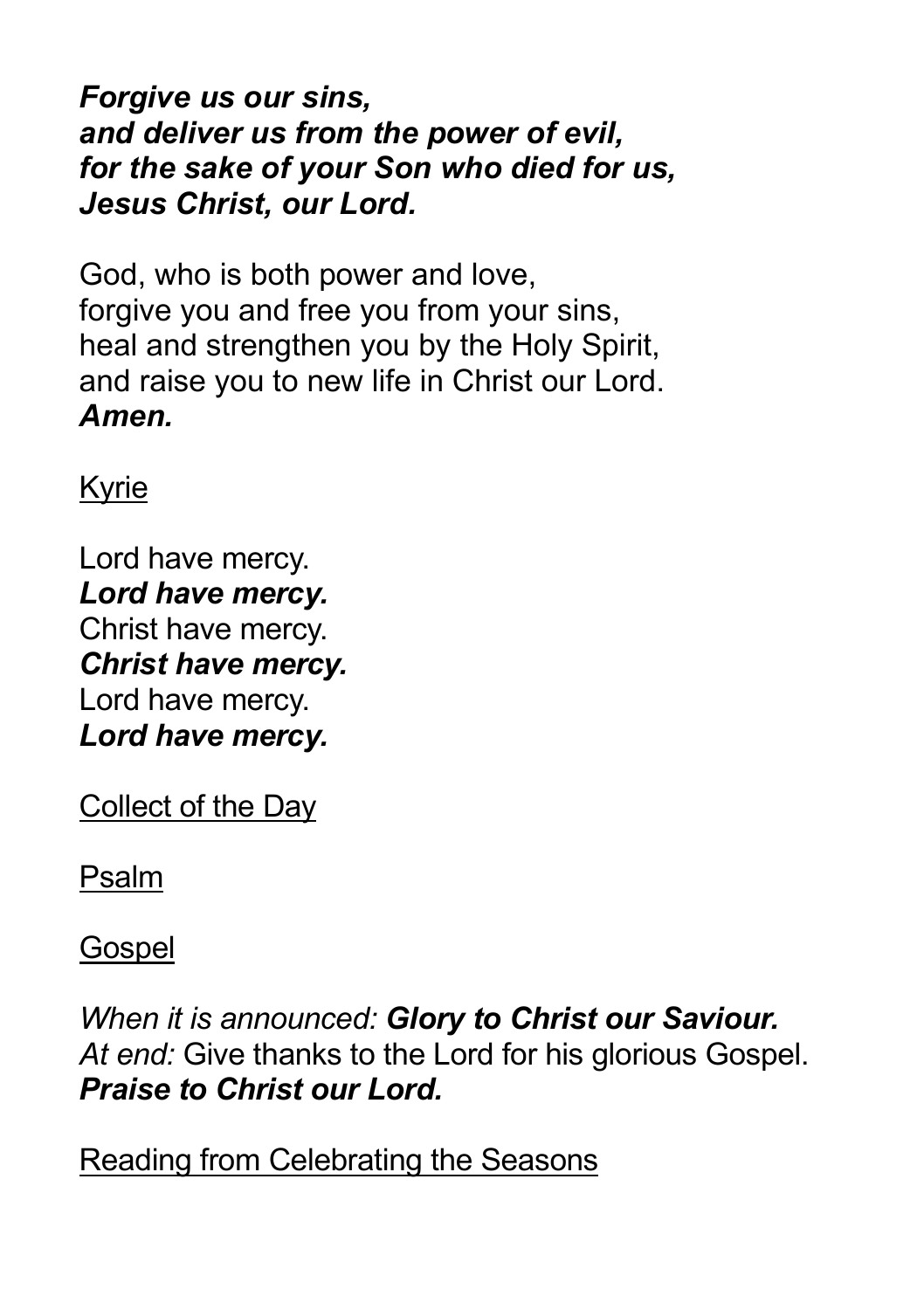#### **Intercessions**

Make your ways known upon earth, O God, *your saving power among all peoples.*

Renew your Church in holiness, *and help us to serve you with joy.*

Guide the leaders of this and every nation, *that justice may prevail throughout the world.*

Let not the needy, O God, be forgotten, *nor the hope of the poor be taken away.*

Grant comfort to those sick in mind, body or spirit, *that they may gain strength though your presence.*

Make us instruments of your peace, *and let your glory be over all the earth.*

May the souls of all the faithful departed, *rest in peace and rise in glory.*

*silence*

Holy God,

*hear our prayers, those said aloud and those whispered in our hearts. Through the Son and in the Spirit we ask only that in them and all things, your will be done. Amen.*

#### Peace

We meet in Christ's name. *Let us share his peace.*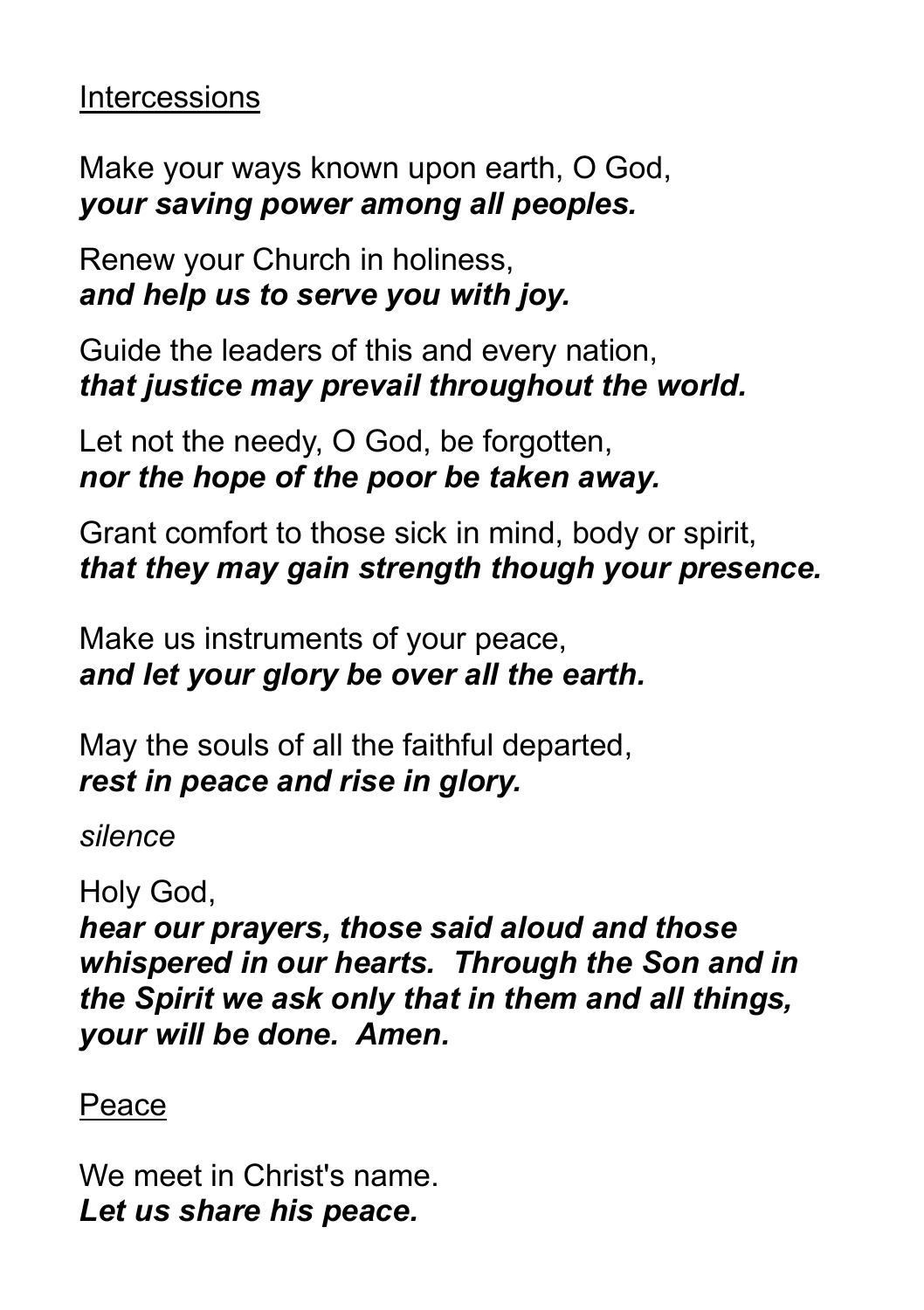## Prayers of Offering

*Yours, Lord, is the greatness, the power, the glory, the splendour, and the majesty; for everything in heaven and on earth is yours. All things come from you, and of your own we give you.*

Eucharistic Prayer

The Lord be with you. *And also with you.* Lift up your hearts. *We lift them to the Lord.* Let us give thanks to the Lord our God. *It is right to give him thanks and praise.*

Worship and praise belong to you, in every place and at all times. You made us, all the people of the world, and everything that is. You give us the daylight. Your Word lights up our minds. Jesus was born among us to be light in our darkness. Your Spirit lives in us so that we can look at the world with your eyes.

One day we will be with you in heaven, but already we laugh with the saints and angels, and sing their joyful song: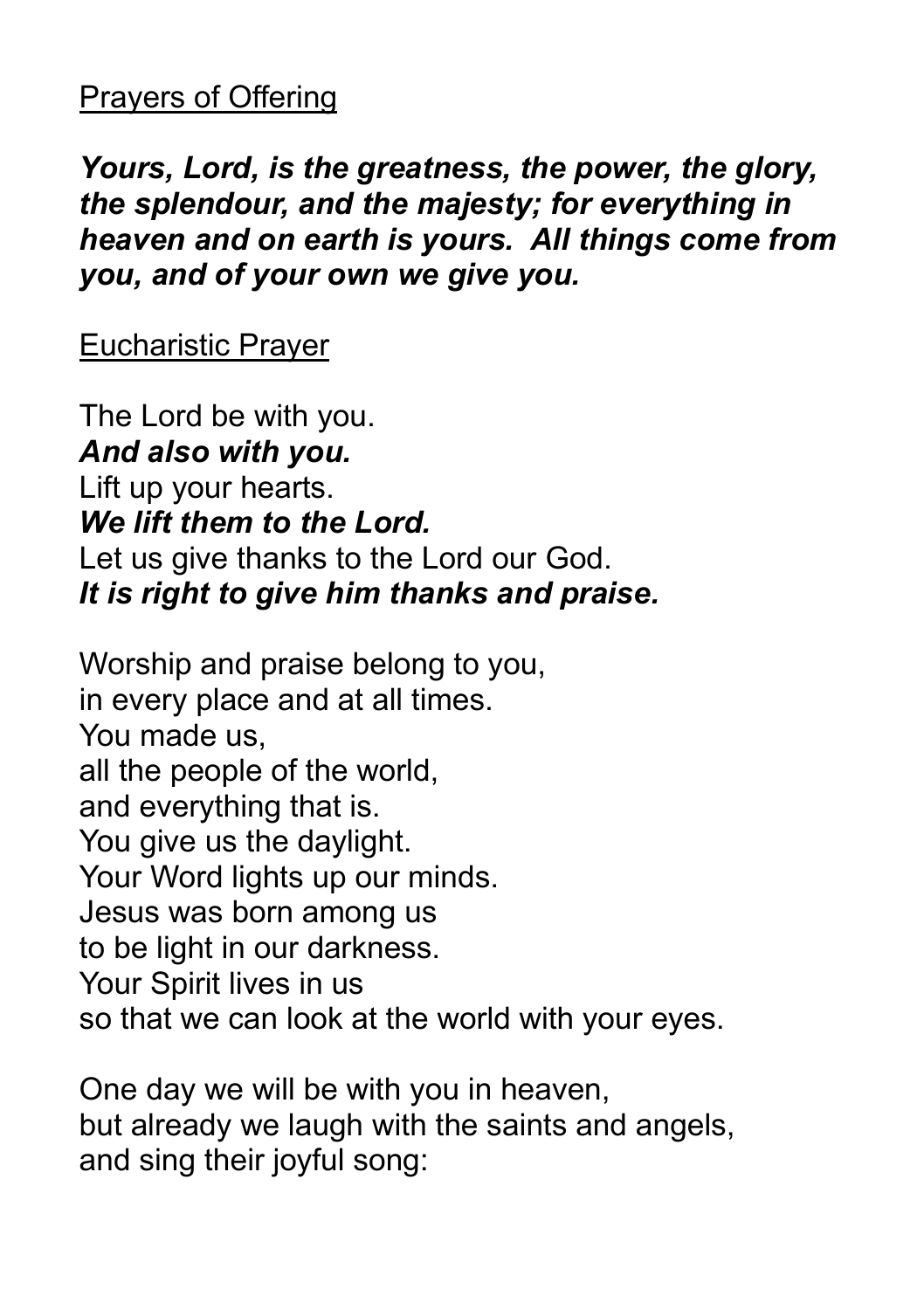*Holy, holy, holy Lord, God of power and might. Heaven and earth are full of your glory. Hosanna in the highest. Blessed is he who comes in the name of the Lord. Hosanna in the highest.*

You never forget us or turn away from us, even when we fail you. You sent your Son Jesus who gave his life for us. He healed those who were sick, cared for those who were poor, and cried with those who were sad. He forgave sinners and taught us to forgive. For all your love we give you thanks in the way that Jesus showed us.

On the night before he died, while he was having supper with his friends, he took bread and offered you thanks. He broke the bread, and gave it to them, saying: "Take, eat. This is my Body: it is broken for you." After supper, he took the cup, he offered you thanks, and gave it to them saying: "Drink this, all of you. This is my Blood of the new covenant; it is poured out for you, and for all, that sins may be forgiven. Do this in remembrance of me."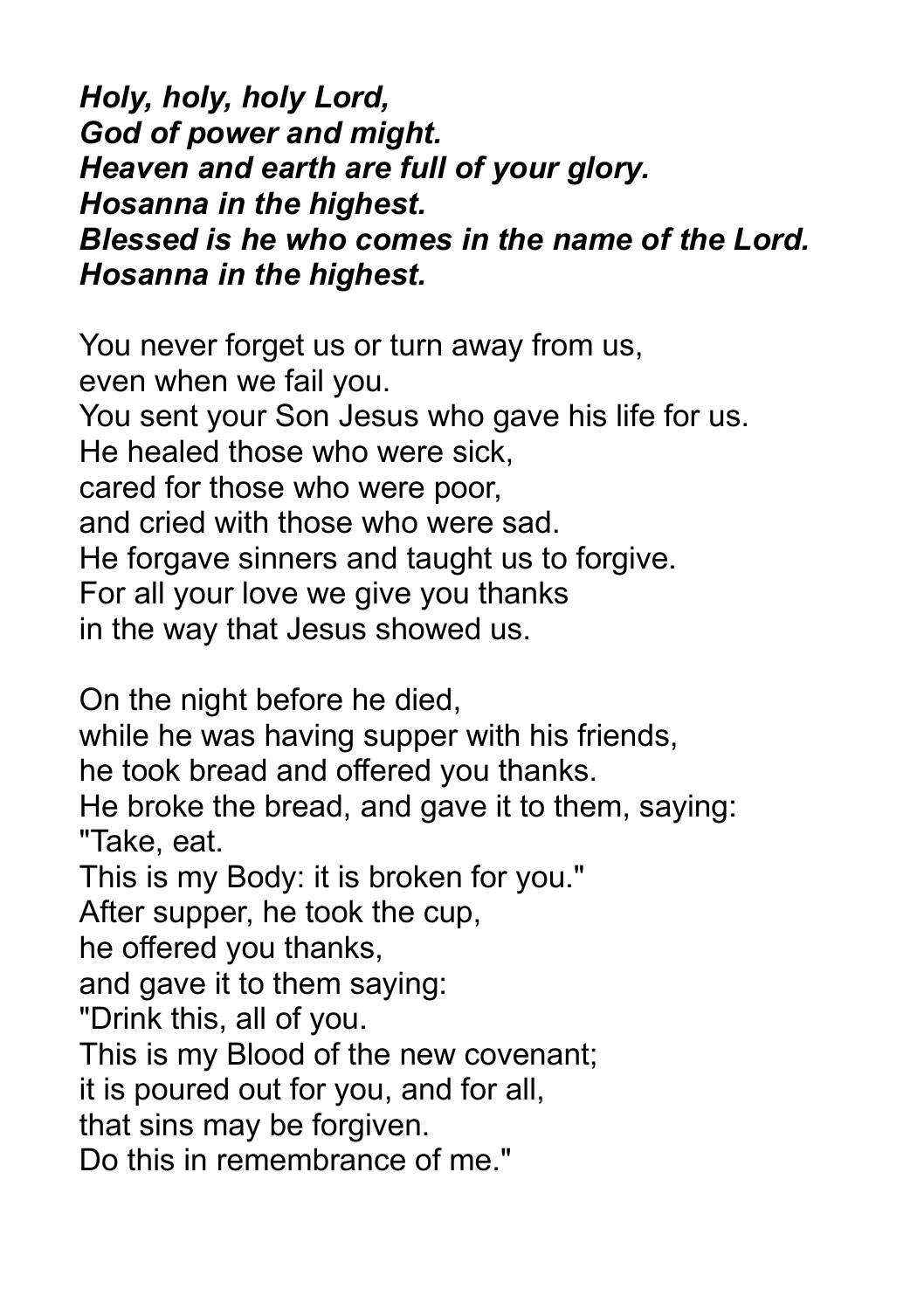*So, as we do what he told us, we open our hearts to him; we remember how he died and rose again to live now in us. Together with him we offer you these gifts: in them we give you ourselves.*

Send your Holy Spirit on us and on this bread and this wine, that they may be the Body and Blood of Christ, and that, sharing your life, we may travel in your company to our journey's end. With all your people we give you thanks and praise through the Son and in the Spirit, now and for ever. *Amen.*

Lord's Prayer

As our Saviour has taught us so we pray: **Our Father in heaven, hallowed be your name, your kingdom come, your will be done, on earth as in heaven. Give us today our daily bread; Forgive us our sins as we forgive those who sin against us. Do not bring us to the time of trial but deliver us from evil For the kingdom, the power and the glory are yours now and forever. Amen.**